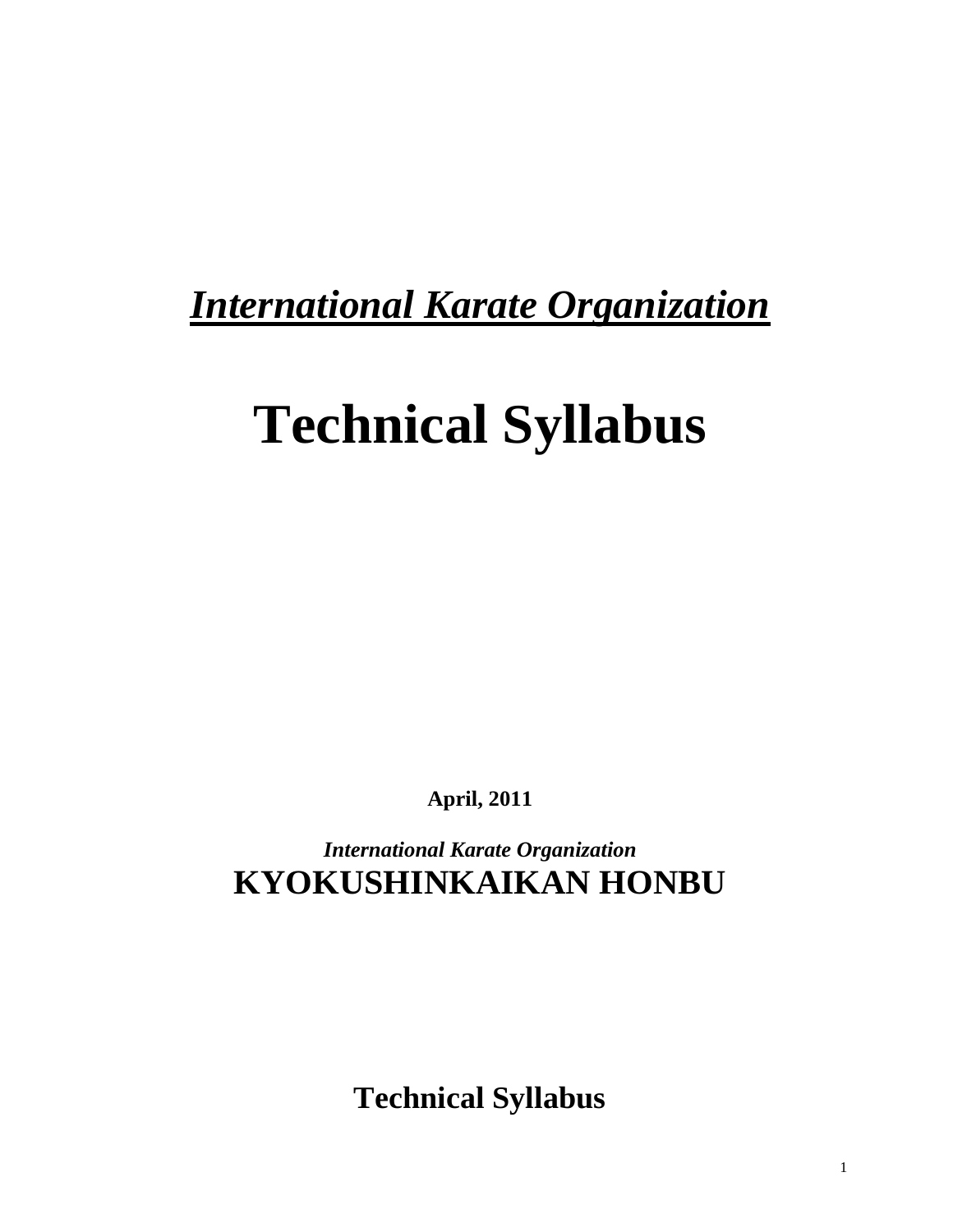## **CONTENTS**

### **Part 1. TECHNIQUES SYLLABUS & PROMOTION TEST REQUIREMENTS**

\*White Belt (Page 3) \*Orange Belt (Page 4) \*Blue Belt (Page 5) \*Yellow Belt (Page 6) \*Green Belt (Page 7) \*Brown Belt (Page 8)

#### **Part 2. PROMOTION TEST REQUIREMENTS & RECOMMENDED TENURE**

\*Color Belts (Page 9) \*Black Belts (Page10)

#### **Part 3. IKO KYOKUSHINKAIKAN TRAINING MANUAL**

\*Dojo Etiquette (Pages 11-12) \*Opening and Closing Ceremony (Pages 13-14) \*Dojo Kun (Pages 14-15) \*Sample Class Outline (Page 16)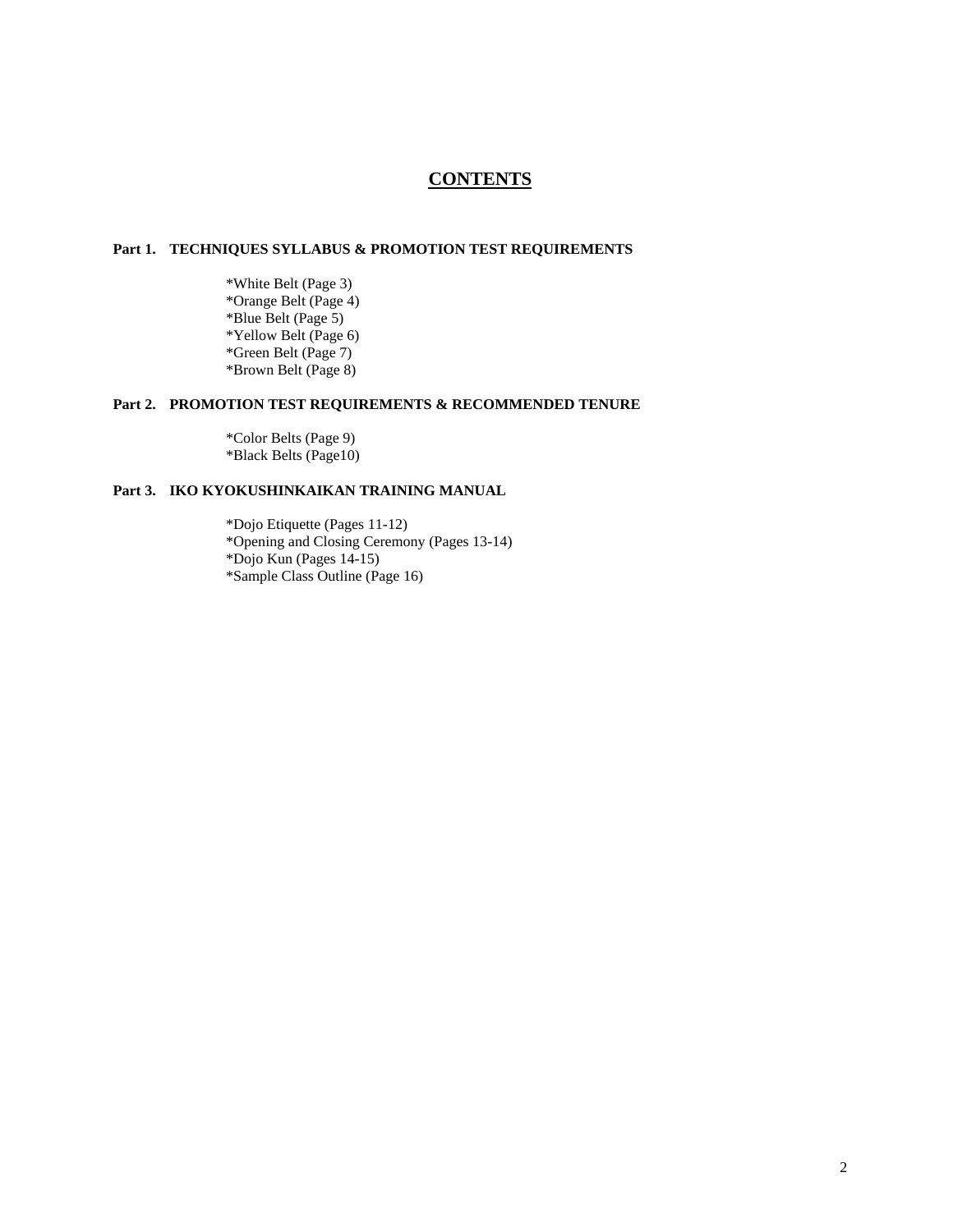WHITE BELT [No Kyu]

#### *A) Techniques*

#### **\* Kihon (Basics)**

#### **(1) Tachikata (Stances)**

Heisoku Dachi, Musubi Dachi, Heiko Dachi, Shizen Dachi (Sotohachiji Dachi), Uchihachiji Dachi, Sanchin Dachi, Moroashi Dachi, Zenkutsu Dachi, Kiba Dachi, Tsuruashi Dachi

#### **(2) Tsuki (Punches / Strikes)**

Seiken Chudan Tsuki, Seiken Jodan Tsuki, Seiken Ago Uchi, Seiken Shita Tsuki, Seiken Kagi Tsuki, Hiji Uchi, Uraken Gammen Uchi, Uraken Sayu Uchi, Uraken Hizo Uchi , Uraken Mawashi Uchi, Shuto Gammen Uchi, Shuto Sakotsu Uchi, Shuto Sakotsu Uchikomi, Shuto Hizo Uchi, Shuto Uchi Uchi

#### **(3) Uke (Blocks)**

Jodan Uke, Chudan Soto Uke, Chudan Uchi Uke, Gedan Barai, Uchi Uke Gedan Barai

#### **(4) Keri (Kicks)**

Mae Keage, Uchimawashi, Sotomawashi, Hiza Geri, Kin Geri, Mae Geri, Mawashi Geri, Yoko Keage, Yoko Geri, Kansetsu Geri, Ushiro Geri

#### **\* Ido (Moving Basics)**

In Zenkutsu Dachi: Moving forward and backward, Turning---combined with one technique (Tsuki, Keri, Uke) eg: Zenkutsu Dachi + Seiken Oi Tsuki or Gyaku Tsuki

#### **\* Kata**

Taikyoku Sono Ichi & Ni, Sokugi Taikyoku Sono Ichi

#### *B) Conditioning*

- \* Flexibility: Head reaches the floor from a seated position with legs open.
- \* Push-ups: 20
- \* Jumping Squats: 20
- \* Hand Stand: 20 seconds (supported by another person)
- \* Chin-ups: 3
- \* Jump (Tobi Geri): to a target the level of your own height

#### *C) Kumite*

**(1) Yakusoku Kumite**: Block only against attack;

Hand block against tsuki / leg block against tsuki / hand block against keri / leg block against keri

#### **(2) Jiyu Kumite**: 30 seconds

Criterion: Reigi (Composure, attitude) / Kamae (readiness) / Kiai

#### *D) Written Examination*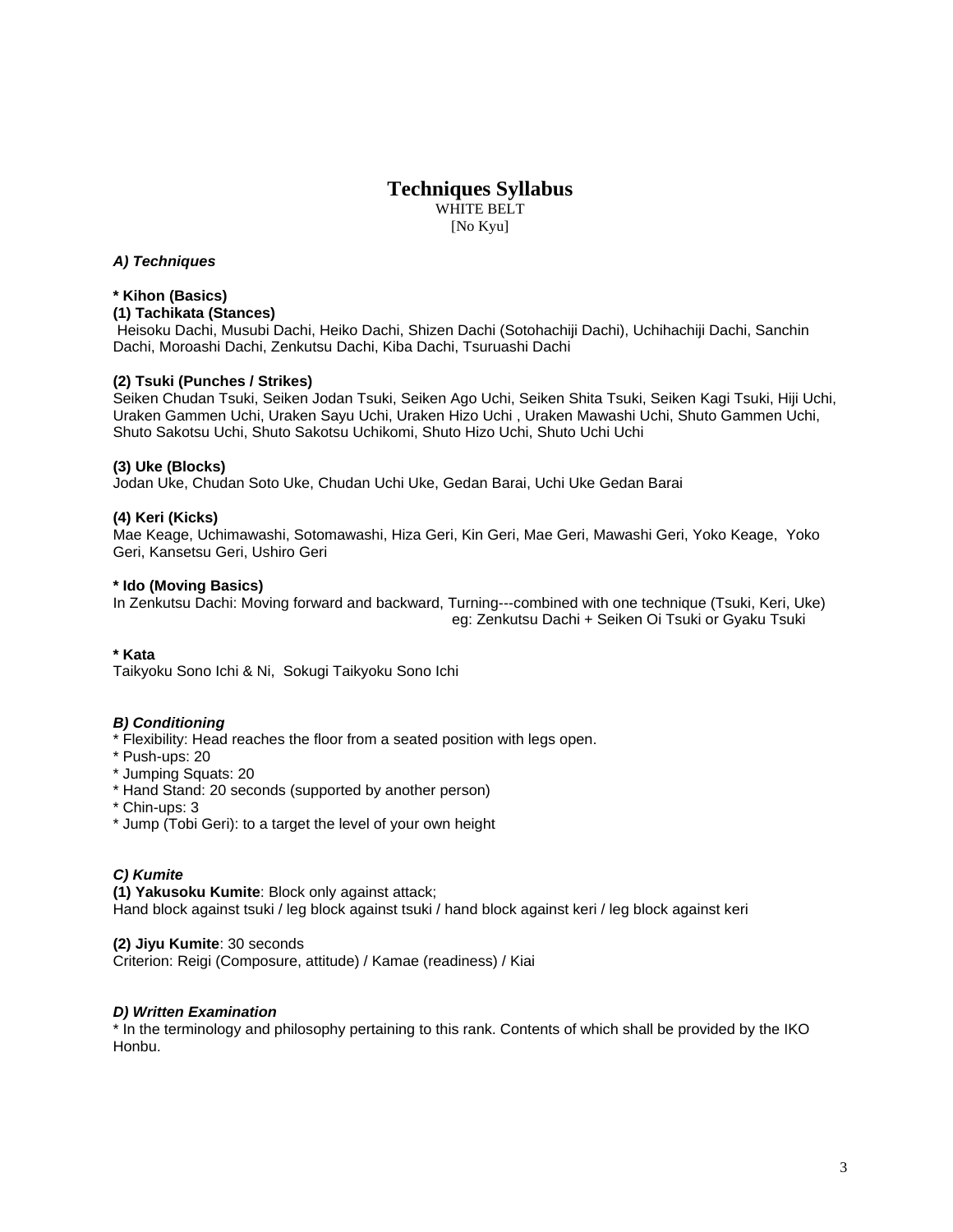ORANGE BELT  $10^{\text{th}}$  &  $9^{\text{th}}$  Kyu

*Basic techniques as for white belt as well as the following:*

*A) Techniques*

**\* Kihon (Basics) (1) Tachikata (Stances)** Kokutsu Dachi, Nekoashi Dachi

**\* Ido (Moving Basics)** Kokutsu Dachi (Nekoashi Dachi): Moving forward and backward, Turning eg: Kokutsu Dachi + Chudan Uchi Uke Repetition of same technique: eg: Zenkutsu Dachi + Seiken Oi Tsuki twice, Zenkutsu Dachi + Seiken Chudan Sanbon Tsuki

**\* Kata**

Taikyoku Sono San, Sokugi Taikyoku Sono Ni & San

#### *B) Conditioning*

\* Flexibility: same criterion as for white belt, with improvement from that level.

- \* Push-ups: 30
- \* Jumping Squats: 30
- \* Hand Stand: 30 seconds
- \* Chin-ups: 5
- \* Jump (Tobi Geri): Your own height + 10 cm

#### *C) Kumite*

**(1) Yakusoku Kumite**: Block only against attack; Hand block against tsuki / leg block against tsuki / hand block against keri / leg block against keri

**(2) Jiyu Kumite**: 30 seconds

\* Criterion: Reigi / Kamae / Kiai

#### *D) Written Examination*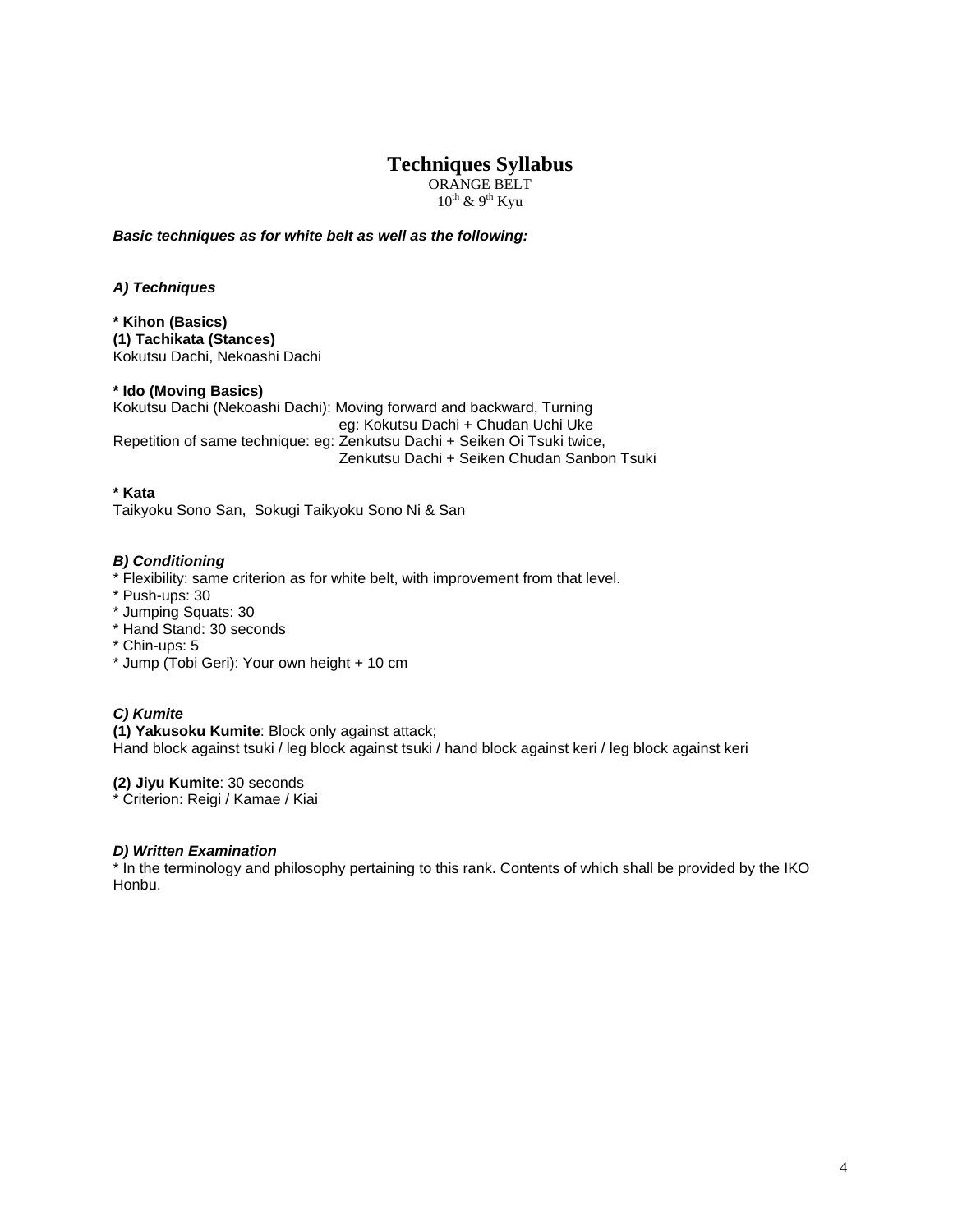BLUE BELT  $8^{th}$  &  $7^{th}$  Kyu

#### *Basic techniques as for white & orange belts as well as the following:*

*A) Techniques*

**\* Kihon (Basics) (1) Tachikata (Stances)** Kakeashi Dachi

**(2) Tsuki (Punches / Strikes)**  Tettsui, Nukite, Shotei

#### **(3) Uke (Blocks)**

Morote Uke, Mawashi Uke, Shuto Mawashi Uke

**(4) Kokyu Ho (Breathing Technique)** Ibuki

#### **\* Ido (Moving Basics)**

Kokutsu Dachi Shuto Mawashi Uke, Enkei Gyaku Tsuki

Sanchin Dachi: Moving forward and backward, Turning --- eg: Sanchin Dachi +Seiken Chudan Gyaku Tsuki Kiba Dachi: Moving sideways to front & back (Mae Kosa, Ushiro Kosa), Turning --- eg: Kiba Dachi Jun Tsuki, **Tettsui** 

Combination: (Uke and Attack) --- eg: Zenkutsu Dachi + Jodan Uke - Seiken Chudan Gyaku Tsuki Combination (Tsuki and Keri) --- eg: Zenkutsu Dachi + Mae Geri Seiken Chudan Tsuki

**\* Kata**

Pinan Sono Ichi & Ni, Sanchin

#### *B) Conditioning*

- \* Flexibility: Shoulders touch the floor in a seated position with legs open.
- \* Push-ups: 40
- \* Jumping Squats: 40
- \* Hand Stand: 40 seconds
- \* Chin-ups: 8
- \* Jump (Tobi Geri): Your own height + 15 cm

#### *C) Kumite*

**(1) Yakusoku Kumite**: Uke Kaeshi (Block and Retaliation);

Opponent attack, Block, Retaliation using a variety of attacks, blocks & reactions. Eg: hand, hand, hand / hand, hand, leg / hand, leg, hand / leg, hand, hand / hand, leg, leg / leg, leg, hand / leg, hand, leg / leg, leg, leg

#### **(2) Jiyu Kumite**: 60 seconds

Criterion: Reigi / Kamae / Kiai / Speed / Power / Stamina (Kokyu) / Uke Kaeshi

#### *D) Written Examination*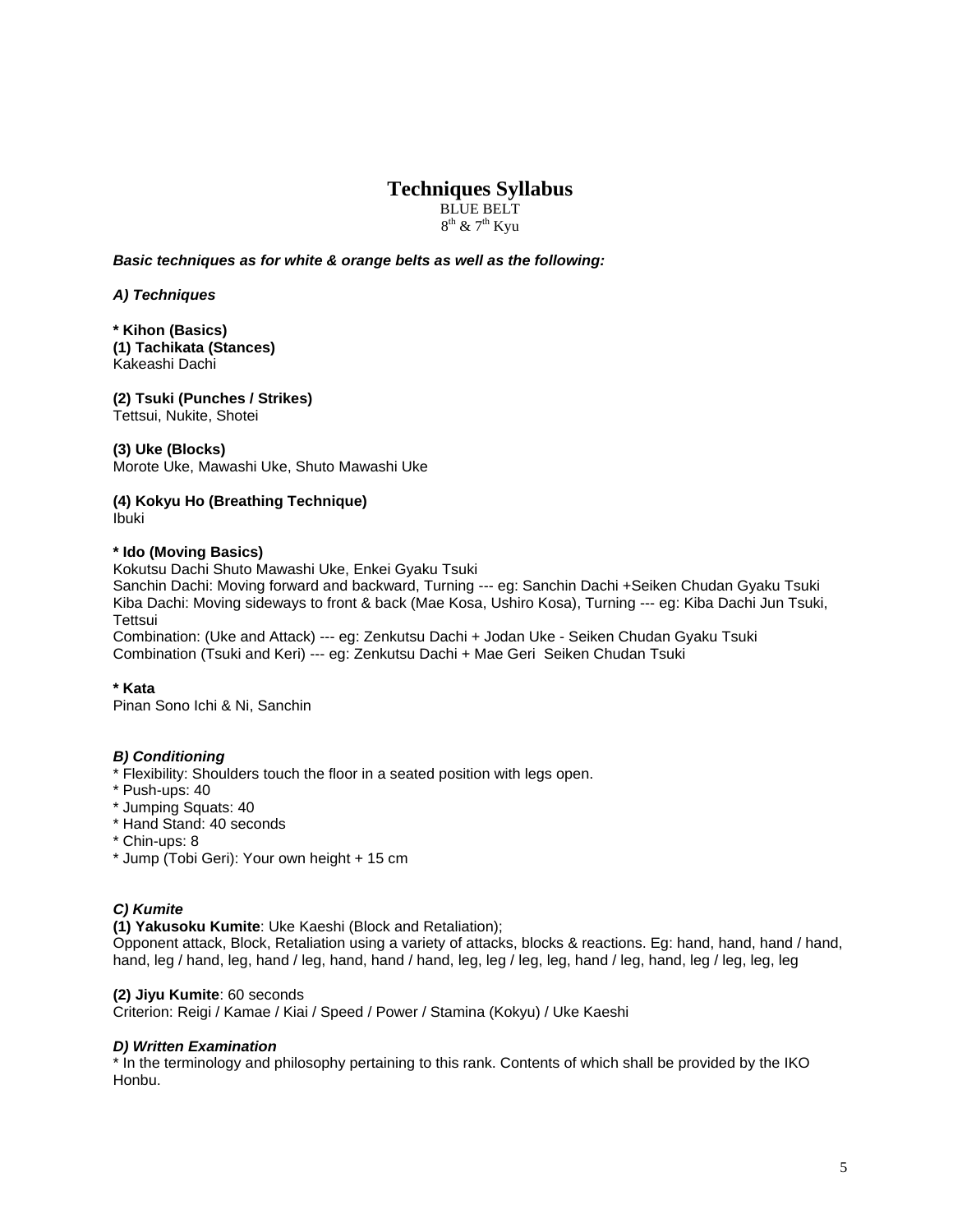YELLOW BELT  $6^{th}$  &  $5^{th}$  Kyu

*Basic techniques as for white through blue belts as well as the following examples:*

*A) Techniques*

**\* Kihon (Basics) (1) Tsuki (Punches / Strikes)**  Koken Uchi, Haito Uchi, Morote Tsuki

**(2) Uke (Blocks)** Koken Uke, Haito Uchi, Jyuji Uke

**\* Ido (Moving Basics)** Kaiten Ido (Spinning) --- eg: Kiba Dachi + Kaiten Tettsui Dako Ido (45 Degree Angle) --- eg: 45 Degree Kiba Dachi + Gedan Barai

**\* Kata** Pinan Sono San & Yon, Yantsu, Tsuki No Kata

#### *B) Conditioning*

\* Flexibility: Same as for blue belt with notable improvement.

- \* Push-ups: 50
- \* Jumping Squats: 50
- \* Hand Stand: 50 seconds
- \* Chin-ups: 10
- \* Jump (Tobi Geri): Your own height + 20 cm

#### *C) Kumite*

**(1) Yakusoku Kumite**: Uke Kaeshi (Block and Retaliation);

Opponent attack, Uke, Retaliation using a variety of attacks, blocks & reactions. Eg: hand, hand, hand / hand, hand, leg / hand, leg, hand / leg, hand, hand / hand, leg, leg / leg, leg, hand / leg, hand, leg / leg, leg, leg

**(2) Jiyu Kumite**: 60 seconds \* 3 rounds

Criterion: Reigi / Kamae / Kiai / Speed / Power / Stamina (Kokyu) / Uke Kaeshi

#### *D) Written Examination*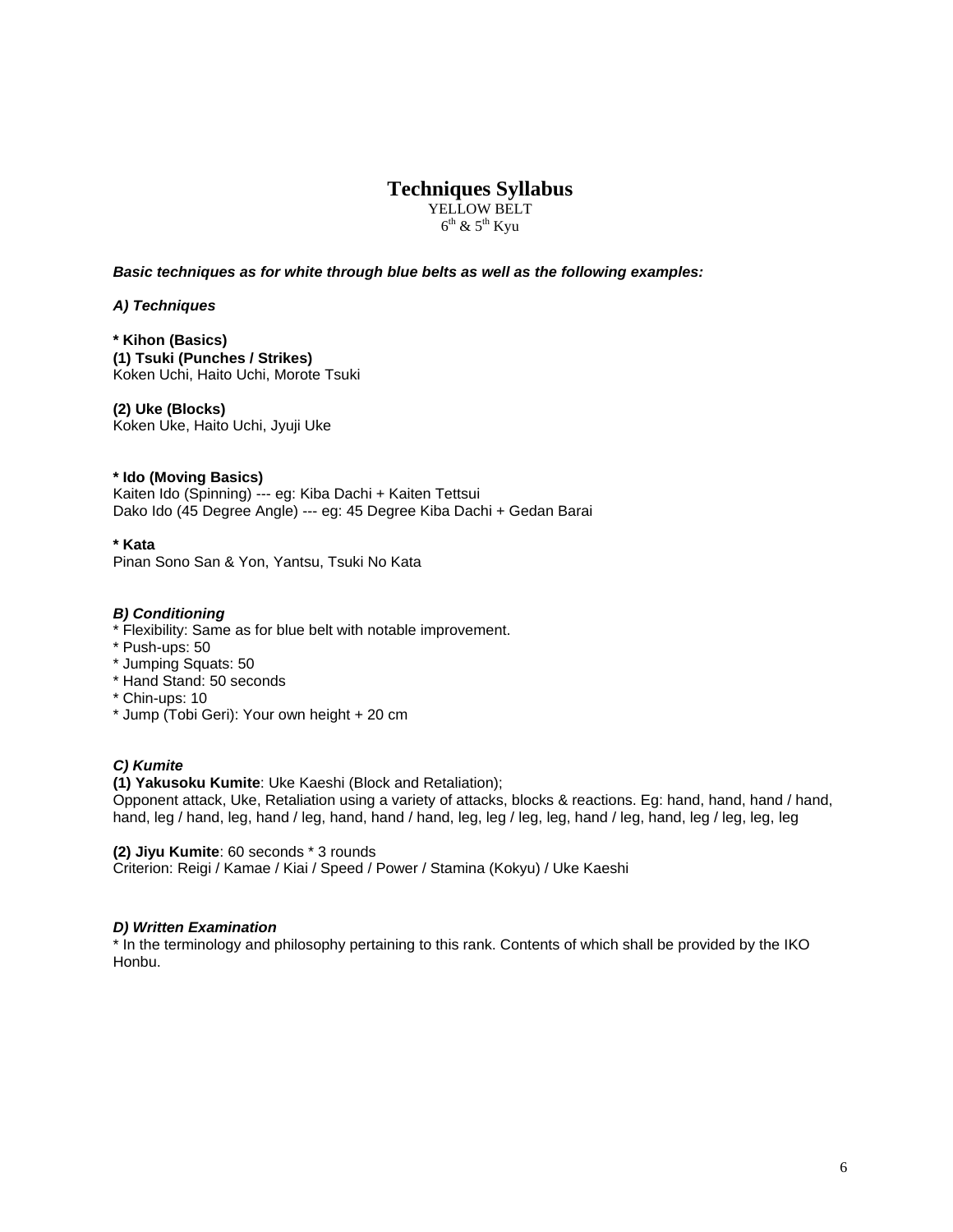GREEN BELT  $4<sup>th</sup>$  & 3<sup>rd</sup> Kyu

#### *Basic techniques as for white through Yellow Belts as well as the following:*

#### *A) Techniques*

#### **\* Ido (Moving Basics)**

Basic step work in Kumite No Kamae: Okuri Ashi, Fumi Ashi, Kosa, Oiashi (Sagari)

#### **\* Kata**

Pinan Sono Go, Taikyoku Sono Ichi Ura & Ni Ura & San Ura, Gekisai Dai, Tekki Sono Ichi

#### *B) Conditioning*

\* Flexibility: Chest touches the floor in a seated position with legs open.

- \* Push-ups: 60
- \* Jumping Squats: 60
- \* Hand Stand: 60 seconds
- \* Chin-ups: 12
- \* Jump (Tobi Geri): Your own height + 30 cm

#### *C) Kumite*

**(1) Yakusoku Kumite**: Uke and Uke Kaeshi combination in Kumite No Kamae, Step work

#### **(2) Jiyu Kumite**: 60 seconds \* 5 rounds

Criterion: Reigi / Kamae / Kiai / Speed / Power / Stamina (Kokyu) / Uke Kaeshi / Rhythm / Combination (Balance between hand techniques and kicks) / Step work

#### *D) Written Examination*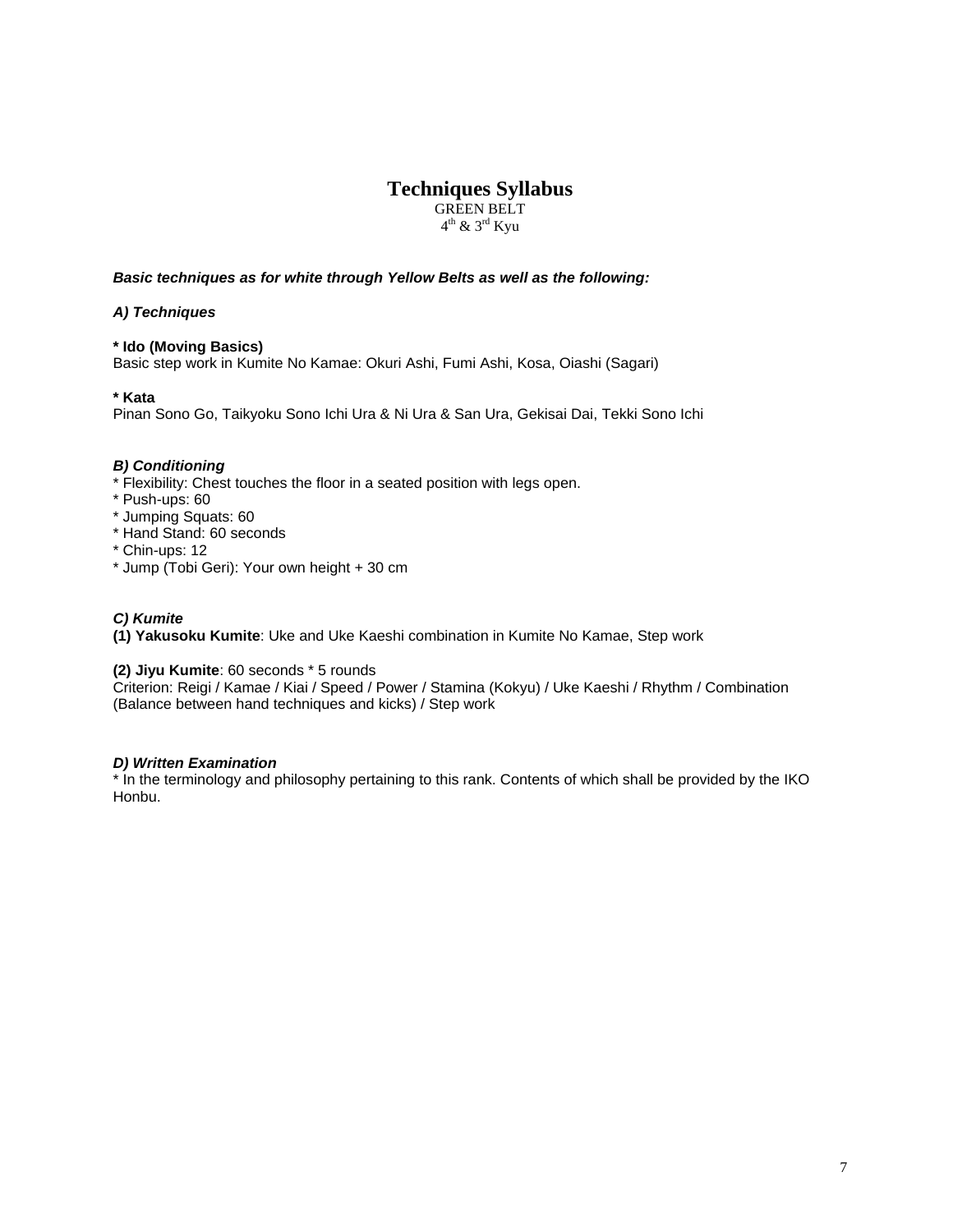BROWN BELT  $2<sup>nd</sup>$  &  $1<sup>st</sup>$  Kyu

#### *Basic techniques and terminology as for white through green belts as well as the following:*

#### *A) Techniques*

#### **\* Ido (Moving Basics)**

Kumite No Kamae Step work moving in various angles

#### **\* Kata**

Pinan Sono Ichi - Go 'Ura', Tensho, Saifa, Gekisai Sho, Tekki Sono Ni

#### *B) Conditioning*

- \* Flexibility: Chest touches the floor in a seated position with legs open.
- \* Push-ups: 100
- \* Jumping Squats: 100
- \* Hand stand: 90 seconds
- \* Chi- ups: 15
- \* Jump (Tobi Geri): Your own height + 30 cm (Tobi Ushiro Geri or Tobi Ushiro Mawashi Geri, right & left)

#### *C) Kumite*

**(1) Yakusoku Kumite**: Uke and Uke Kaeshi Combination in Kumite No Kamae, Step work

#### **(2) Jiyu Kumite**: 60 seconds \* 10 rounds

Criterion: Reigi / Kamae / Kiai / Speed / Power / Stamina (Kokyu) / Uke Kaeshi / Rhythm / Combination (Balance between hand technique and kicks) / Stepwork

#### *D) Tameshi Wari*

More than the IKO Tournament Rule Standard

#### *E) Goshin Jitsu (Self-Defense)*: Basic Movements

#### *F) Written Examination*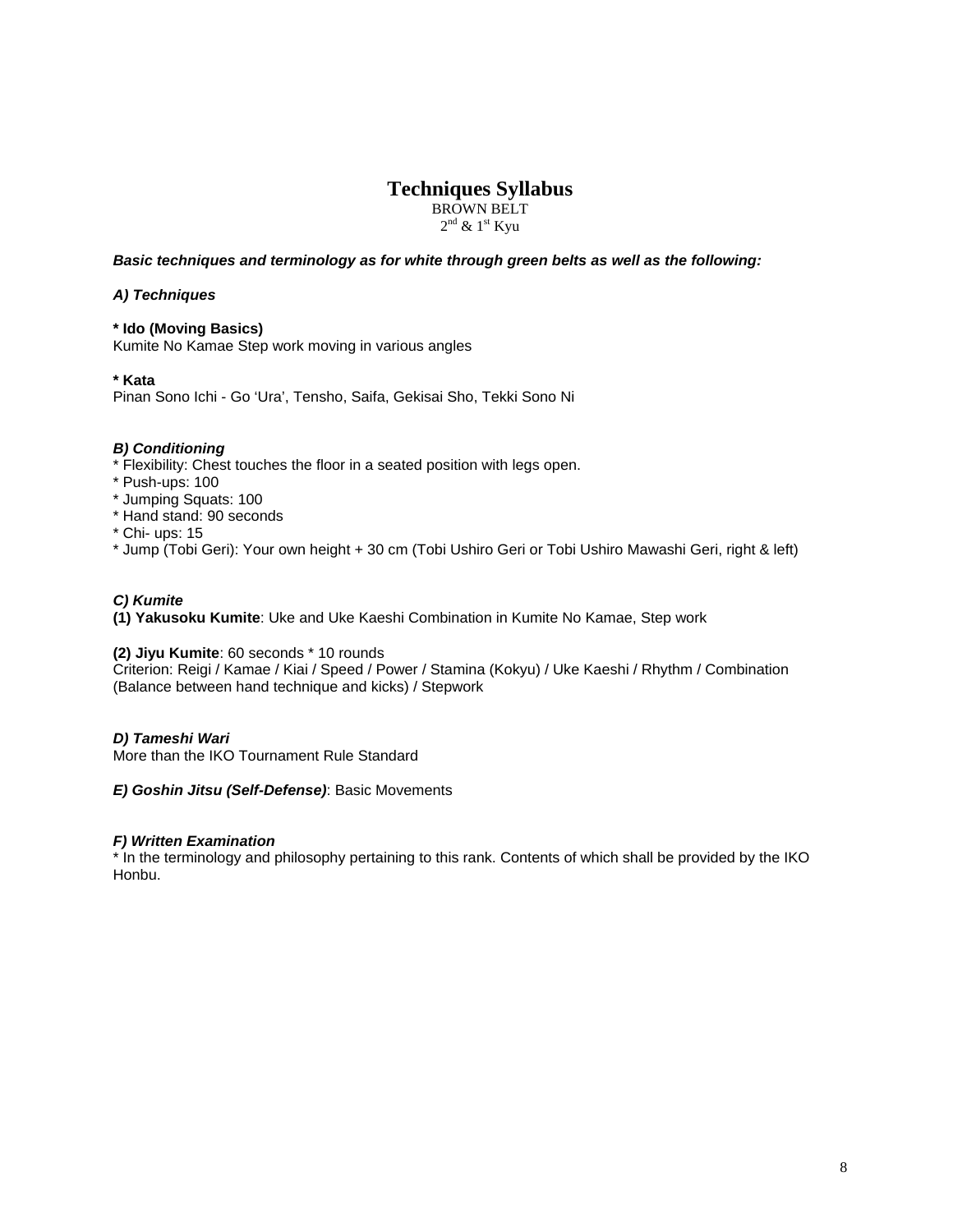# **IKO Kyokushinkaikan Basic Requirements and Tenure before Promotion** *-Color Belts-*

The following guidelines suggest a minimum of training required before attempting promotion to next level. "Three Months" suggests consistent weekly study of approximately 4 hours a week.

| <b>Belt Color</b> | Kvu                                | <b>Tenure</b>                      | Kata                                                        |
|-------------------|------------------------------------|------------------------------------|-------------------------------------------------------------|
|                   |                                    |                                    |                                                             |
| White             | n/a                                | 3mos. (48 hrs.)                    | Taikyoku 1,2, Sokugi Taikyoku 1                             |
| Orange            | $10^{th}$<br>9 <sup>th</sup>       | 3mos. (48 hrs.)<br>3mos. (48 hrs.) | Taikyoku 3, Sokugi Taikyoku 2,3                             |
| <b>Blue</b>       | 8 <sup>th</sup><br>7 <sup>th</sup> | 3mos. (48 hrs.)<br>3mos. (48 hrs.) | Pinan 1,2, Sanchin                                          |
| Yellow            | 6 <sup>th</sup><br>$5^{\text{th}}$ | 3mos. (48 hrs.)<br>3mos. (48 hrs.) | Pinan 3,4, Yantsu, Tsuki no Kata                            |
| Green             | 4 <sup>th</sup><br>3 <sup>rd</sup> | 6mos. (96 hrs.)<br>6mos. (96 hrs.) | Taikyoku Ura 1-3, Pinan 5, Geki Sai Dai<br>Tekki Sono Ichi  |
| <b>Brown</b>      | 2 <sup>nd</sup><br>1 <sup>st</sup> | 6mos. (96 hrs.)<br>6mos. (96 hrs.) | Pinan Ura 1-5, Tensho, Geki Sai Sho, Saifa<br>Tekki Sono Ni |

TOTAL Tenure **approximately 4 yrs.** [Before applying for Sho Dan examination]

\*Kyu/Dan ranks obtained by YOUTHS aged twelve years old and under are considered "JUNIOR" ranks.

\*Youths must re-test for his/her equivalent "Adult" rank after he/she reaches age thirteen years old. Initial "Adult" Sho Dan (1<sup>st</sup> Dan) ranks can only be obtained at age fifteen years old or over.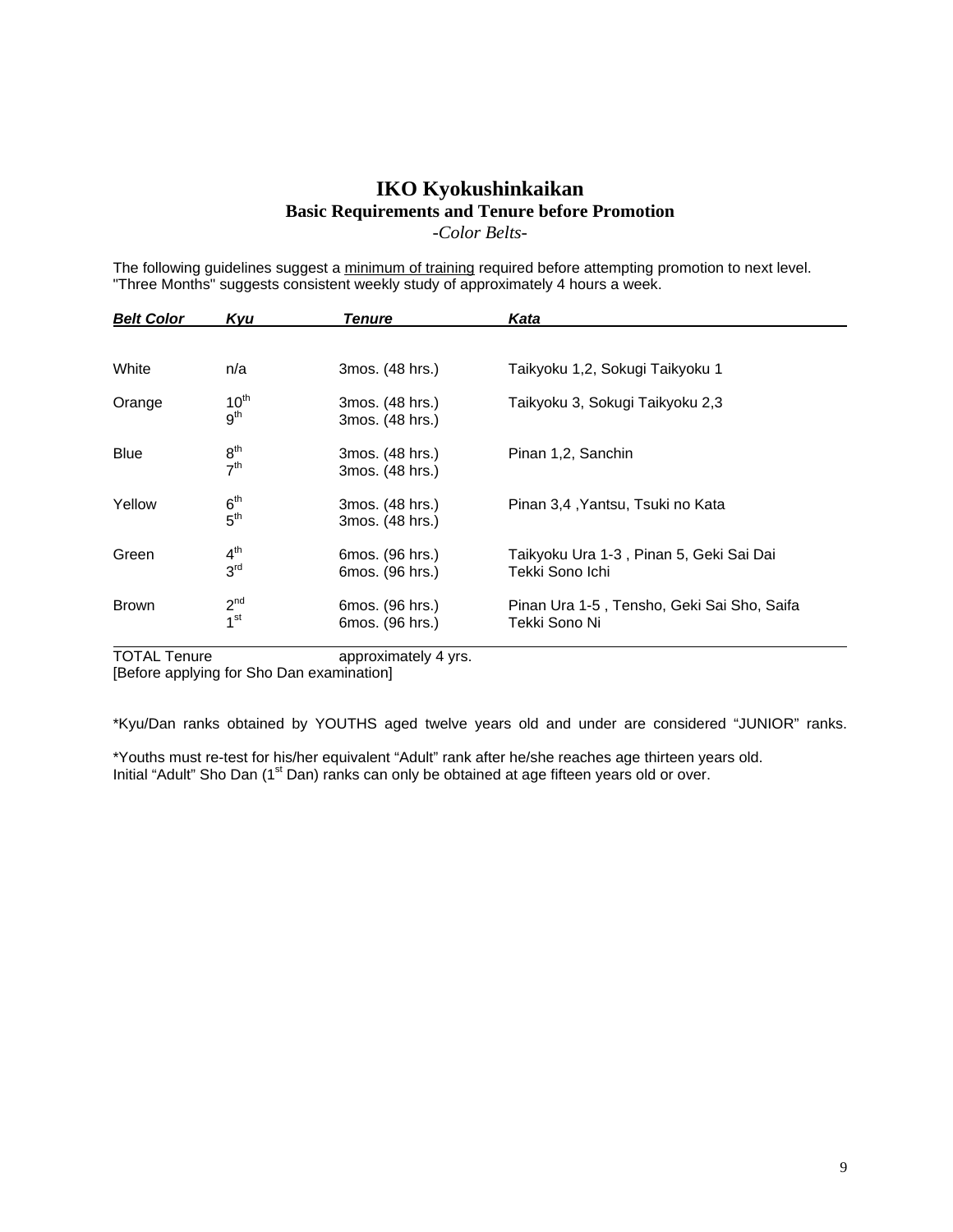#### **Yudansha Basic Requirements & Tenure before Promotion**

*-Black Belts-*

For Sho Dan and above advancing to the next Dan Rank

| Dan & Title                                                                                                    | Tenure        | <b>Requirements:</b>                                                                                                                                                                                                                                                                                                                                                                                                                                    |
|----------------------------------------------------------------------------------------------------------------|---------------|---------------------------------------------------------------------------------------------------------------------------------------------------------------------------------------------------------------------------------------------------------------------------------------------------------------------------------------------------------------------------------------------------------------------------------------------------------|
| Sho Dan (1 <sup>st</sup> Dan) $\rightarrow$ Ni Dan (2 <sup>nd</sup> Dan) 2 yrs or more<br>"Senpai"<br>"Senpai" |               | *Kata: Seienchin, Garyu, Tekki Sono San, Bassai Dai<br>Gyakute, Self-Defense: Attend an official seminar<br>*Excellent conditioning exceeding Brown Belt requirement<br>*Jiyu Kumite: 60 sec. * 20 rounds<br>*Excellent Budo-ka and superior example for Kohai<br>*Contribution to the IKO<br>*Be a minimum of 18yrs. of age                                                                                                                            |
| Ni Dan $(2^{nd}$ Dan) $\rightarrow$ San Dan $(3^{rd}$ Dan) 3 yrs or more<br>"Senpai"<br>"Sensei"               |               | *Kata: Seipai<br>*Excellent conditioning exceeding Brown Beltrequirement<br>*Jiyu Kumite: 60 sec * 30 rounds<br>*Test before Kancho or officials appointed by Kancho<br>*Consistent contribution to the IKO<br>*Be a minimum of 21yrs. of age                                                                                                                                                                                                           |
| "Sensei"<br>"Sensei"                                                                                           |               | San Dan (3 <sup>rd</sup> Dan) $\rightarrow$ Yon Dan (4 <sup>th</sup> Dan) 4 yrs or more *Superior and current Kata proficiency including Kanku<br>*Jiyu Kumite: 60 sec. * 40 rounds<br>*Test before Kancho or officials appointed by Kancho<br>*Recognition as a model citizen and a record of distinguished<br>service within the IKO<br>*IKO Senior Advisor's formal written recommendation letter for<br>promotion<br>*Be a minimum of 25yrs, of age |
| Yon Dan (4 <sup>th</sup> Dan) $\rightarrow$ Go Dan (5 <sup>th</sup> Dan)<br>"Sensei"<br>"Shihan"               | 5 yrs or more | *Exemplary and current Kata mastery including Sushiho<br>*Jiyu Kumite: 60 sec. * 50 rounds<br>*Test before Kancho or officials appointed by Kancho<br>*Contribute significantly to the promotion of Kyokushin<br>*IKO Senior Advisor's formal written recommendation letter for<br>Promotion<br>*Be a minimum of 30yrs. of age                                                                                                                          |

#### **For Promotion to Roku Dan (6th Dan) and above, "Shihan", candidates are considered based on the following:**

\*These ranks are only recommended by the IKO International Committee member, and ultimately approved and appointed solely by Kancho Matsui

\*Must be an individual of remarkable quality, who is esteemed by his/her peers as a model human being and a highly regarded Kyokushin Karateka

\*Must wholeheartedly contribute to the IKO Kyokushinkaikan on many different levels towards the philosophy and future goals of the IKO Kyokushinkaikan

>>The decision to award or decline a Dan grade remains the sole responsibility of the IKO Kyokushinkaikan **Honbu**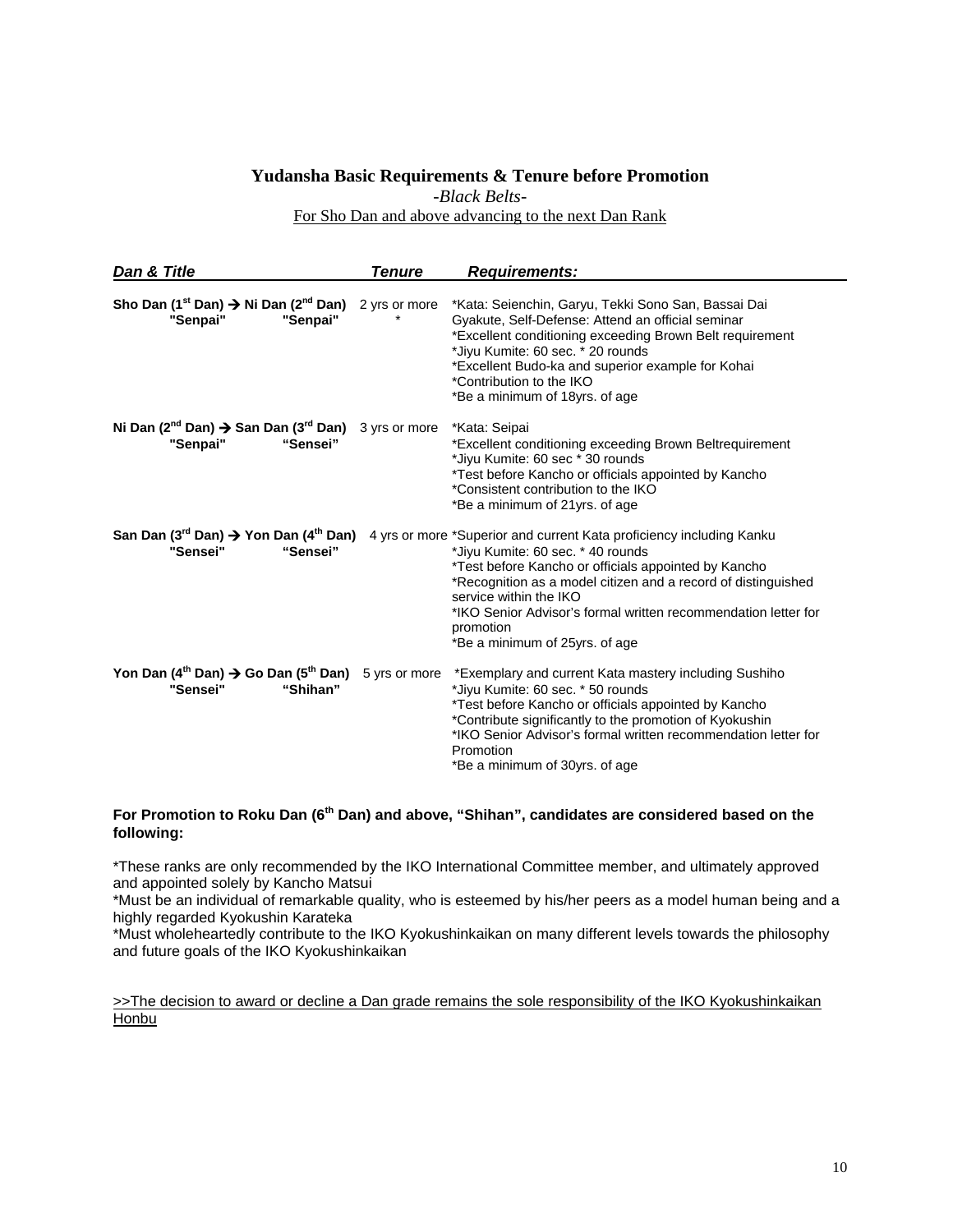# **IKO Kyokushinkaikan Training Manual** *Dojo Etiquette*

#### *"The Martial Way begins and ends with courtesy." -Sosai Mas Oyama*

1. Students will bow and "Osu" upon entering the school itself and the Dojo training hall. Upon entering the Dojo, students shall bow and say "Osu" towards the front of the room or "Shinzen" area, also an additional bow towards the students already in the room is appropriate.

2. Students should do their best to be on time for class, those who are late for class will bow to the front of the Dojo, say "Osu" then kneel in 'Seiza', (formal, knees down, seated position), with eyes closed, head lowered in 'Mokuso' and wait to be invited to join the class. Once being instructed to join the class, bow and say "Osu" or "Shitsurei shimasu" ("excuse me for disturbing") while still in 'Seiza'. Then join at the back of the class, being careful not to walk in front of others training, especially your seniors.

3. Students shall maintain themselves and their equipment: "Do-Gi's", (uniforms), shin pads, gloves etc. in a clean, well kept and odor free manner and encourage others to do so as well. Only clean white Do-Gi's are to be worn. Official Kyokushin logo chest patches are permitted on the left chest pocket area of the uniform. Rips or tears on the Do-Gi must be mended promptly. Consistently disheveled uniforms and equipment reflect a lackadaisical attitude towards fellow members and the Dojo.

4. Do not remove any part of your Do-Gi during training without being told to do so. Also, if you must adjust your Gi at any time during training, do so quickly and quietly while facing the rear of the room.

5. Appropriate respect will be shown to all senior ranks and elder members. All students shall stand up and say "Osu" when their senior or any Black belt enters the room.

6. Prior to addressing or greeting a senior student or instructor, students shall say "Osu" and bow accordingly and do the same upon departing. This protocol should be maintained outside of the Dojo as well, as we must always appreciate our Senpai. If a member's rank is unclear, always address as if the member is senior to yourself.

7. When the occasion marks a time to shake hands with one another, use two hands to show trust and humility and say "Osu". This applies when outside the Dojo as well and especially to senior ranks.

8. Students shall answer their Instructor's or seniors questions or instructions with a loud "Osu" and proceed with an immediate reaction to his/ her command. A slow or indifferent response is discourteous.

9. During class, students shall maintain focus on the techniques at hand and not allow their minds or eyes to wander. The utmost respect and sincere appreciation shall be given to the Instructor and fellow students at all times. Do not enter upon Kyokushin training without the seriousness it deserves.

10. At times during class, students will be permitted to ''Sit and Relax'', meaning relax from 'Seiza' formal position and sit in 'Anza' ("Indian" style), relaxed position. During these times, refrain from fidgeting, chatting or otherwise disturbing an ongoing class or lecture.

11. Students shall not leave class unless permission is granted. If an emergency arises and you must leave immediately, do so in a respectful manner and explain your exit to the instructor as soon as possible.

12. To prevent possible injury, students shall not wear jewelry, watches or other sharp adornments during class. Prescription eyeglasses are permitted, however, during Kumite, (Freefighting), their removal, or the use of contact lenses, is strongly recommended, as are the use of Shin Pads, Gloves, Breast and Groin Cups.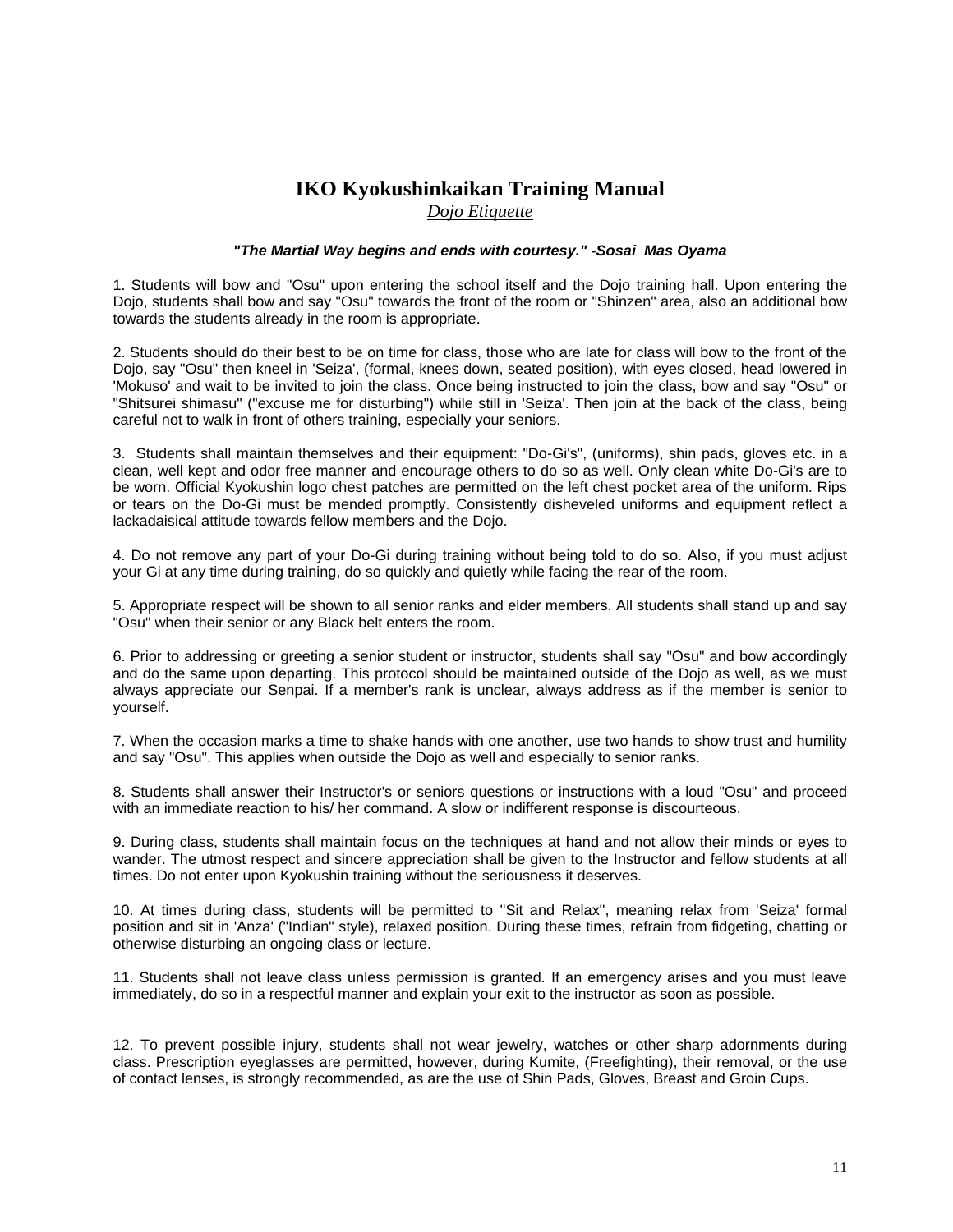#### *Dojo Etiquette continued…*

13. Traditionally, the training hall is a revered place, therefore students shall not wear hats or caps or use foul language on the school premises. Also, shoes are not permitted on the Dojo training floor. No food, gum or beverages likewise will be permitted. No eating in the Dojo. No smoking is permitted anywhere on the premises.

14. All students shall assist in the daily clean up after class. In general, students should care for their training hall as a cherished and special place.

15. Students should respect the camaraderie shared at the Dojo and not undermine the true way of Kyokushin with unsupportive, discouraging or malicious behavior nor should they bring negative feelings into Freefighting, where an atmosphere for injury could be inadvertently created.

16. All members shall refrain from idle gossip and disparaging remarks about other students, schools or styles of Martial Arts.

17. Students wishing to participate in Kyokushin tournaments and events should consult with the Sensei prior to application.

18. Students wishing to visit other Kyokushin schools shall request permission from their Sensei first. Students wishing to train at an affiliate Kyokushin school must have a valid IKO membership card and obtain a letter of recommendation from the Sensei to bring along with them. Once at the affiliate school, students will show the utmost respect, courtesy and humility to the affiliate members and instructors.

19. All students shall conduct themselves, inside and outside of the Dojo, in such a way as to not reflect poorly on the IKO Kyokushinkaikan. Most assuredly, students shall not use the techniques studied in class to intentionally injure any person, except where their life or the lives of their loved ones are imminently in danger.

20. Students shall strive to be gentle and poised in daily life, maintain reserve, good judgment and ethical behavior in all that they pursue. Never forget the Kyokushin spirit "Keep one's head low (modest), eyes high (ambitious), reserved in speech (mind one's language) and kind in heart (treat others with respect and courtesy). Treat others with kindness; filial piety is the starting point, (serve your parents well)."

#### *"The ultimate aim of the art of 'Kyokushin' Karate lies not in victory or defeat, but in the perfection of the character of its participants."*

# **IKO Kyokushinkaikan Training Manual**

#### *-Opening Bowing Ceremony-*

1. Students will line up in a straight line according to belt rank facing the front of the room. Black belts will be in the front row. All belts will line up in descending rank order beginning at the right of the room as you face front, maintaining equal distance from the person on your right and left. Additional rows may be necessary depending on the size of the Dojo.

2. The command "Knees down" or "Seiza" shall be called by the Instructor and students shall then kneel in the formal seated position with back straight and fists tight, resting on their upper thigh. Heads shall be faced straight forward in a strong yet humble manner.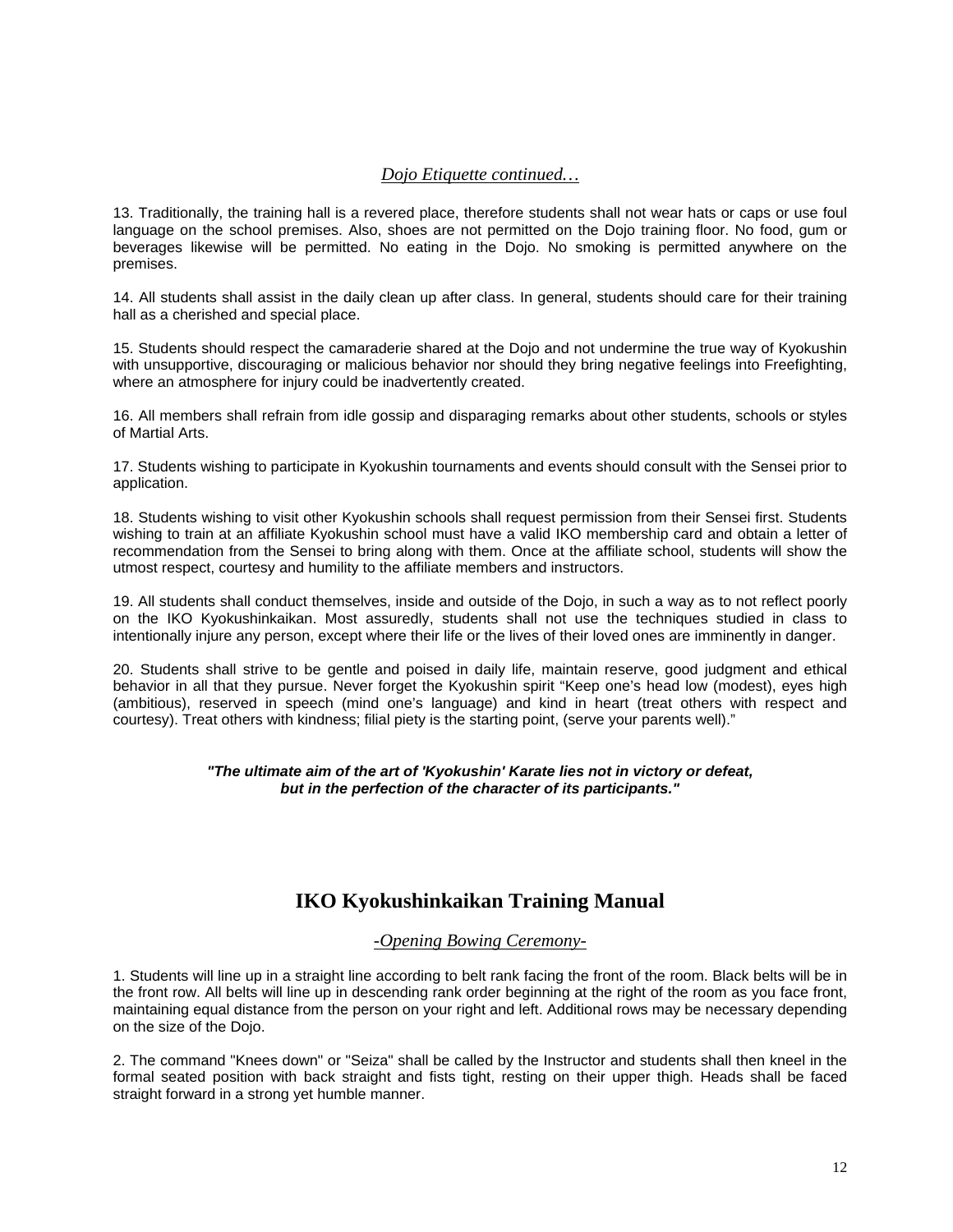#### *Opening Bowing Ceremony continued…*

3. With the command "Shinzen Ni Rei" (lit. "bow to the Gods": typically Mas Oyama's photo or altar to him, as Mas Oyama has become a 'God' after his death according to Japanese Shinto tradition), students will bow and say "Osu".

4. With the command "Mokuso", (meditate), students will close their eyes and try to clear their thoughts and focus on the training they are about to do.

.5. After 1 - 2 minutes, the command, "Mokuso Yame" (finish meditation), will be called and students will open their eyes.

6. With the command "Shihan Ni Rei", students will bow and say "Osu".

7. The instructor will ask you to stand up and then will begin the class.

\*\*If your Dojo has a "Taiko", Japanese drum, with which you start the class, then while the drum beat is continuing, the students should fall into position and be seated accordingly in "Seiza", which means the command to formally sit down.

#### *-Closing Bowing Ceremony-*

1. Students will line up in the aforementioned manner.

2. The command to kneel will be given by the Instructor.

3. With the command "Shinzen Ni Rei", students will bow and say "Osu" to honor Mas Oyama.

4. One person, either the Instructor or the highest rank student will begin to recite the seven verses of the Dojo Kun (school oath), and all students will recite each verse after him/ her.

5. The same person or the Instructor will say "Mokuso" and all students will close their eyes to meditate.

6. After 1 - 2 minutes, "Mokuso Yame" will be called and students will open their eyes.

7. The command "Kancho Ni Rei" will be called and all students shall bow and say "Osu" to honor him. [This bow may be eliminated as redundant if the command to bow to Shihan will be also called, as "Shihan Ni Rei" refers to all Shihans, Kancho himself included.]

8. The highest ranking student will then command the group, "Senpai Ni Arigato Gozaimashita" meaning, thank to Senpais, (seniors) and "Otagai Ni Arigato Gozaimashita" meaning thank to Otagai, (each other). Students shall respond to each command with a bow and "Arigato Gozaimashita".

9. The instructor will finish the class with "Training End" or other and ask them to stand up and everyone should stand and line up to shake hands with the Instructor (using 2 hands!), beginning with the highest ranking student first. Occasionally, Instructors will not command to kneel, but rather to stand in Musubi dachi stance for Mokuso. Also, on occasion, the Instructor might not shake hands with students but rather bow to them as they approach to thank him/her. This is up to the Instructor's discretion, though generally the initially mentioned manner is entirely appropriate.

10. Students shall all help in the clean up of the Dojo floor and training area. If the Taiko drum is used, then clean up should be concurrent with it. If a formal "Clean Up" is not called, students will nevertheless tidy up the Dojo area from any loose or scattered equipment and also maintain the locker and shower rooms with the same cleanliness and order.

#### **The Dojo Kun / "Dojo Oath"**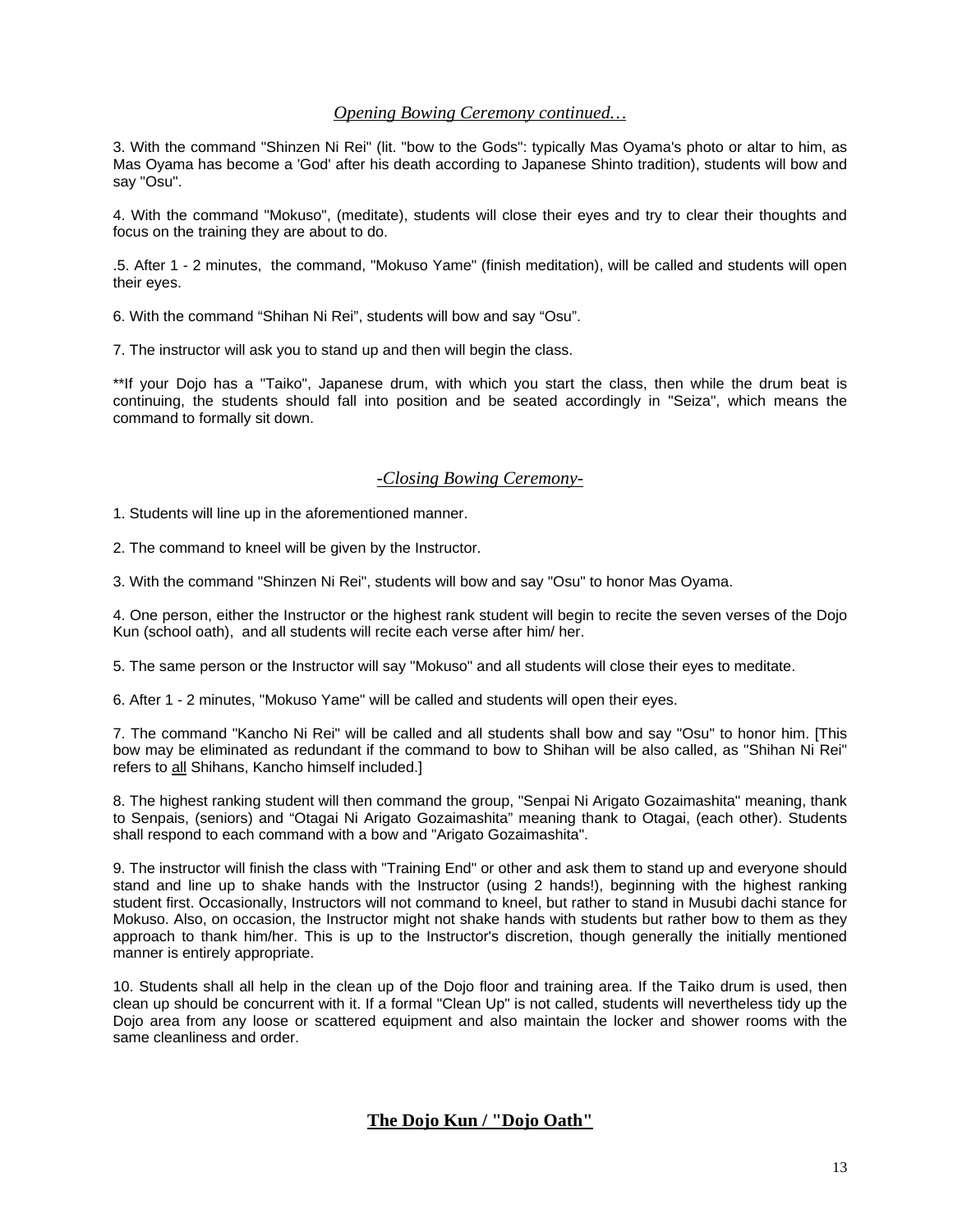Written by Sosai Masutatsu Oyama with the assistance of Eiji Yoshikawa, author of the famed novel, "Musashi", about the life and exploits of Japan's greatest fighting warrior, Miyamoto Musashi.

In Japan, Mas Oyama is often referred to as the Miyamoto Musashi of the twentieth century, and it was from Yoshikawa's famous novel that Sosai gained great inspiration for his secluded mountain training.

The Dojo Kun follows in English and 'Romanji', that is, the 'romanization' of the Japanese alphabet, for ease of pronunciation

#### *-Dojo Kun (Dojo Oath)-*

*We will train our hearts and bodies for a firm, unshaking spirit.*

*We will pursue the true meaning of the Martial Way, so that in time, our senses may be alert.*

*With true vigor, we will seek to cultivate a spirit of self denial.*

*We will observe the rules of courtesy, respect our superiors, and refrain from violence.*

*We will follow our "god",* (or, "our religious principles") *and never forget the true virtue of humility.*

*We will look upwards to wisdom and strength, not seeking other desires.*

*All our lives, through the discipline of karate, we will seek to fulfill the true meaning of the Kyokushin Way.*

#### **Dojo Kun, in Japanese (Romanji)**

Hitotsu, ware ware wa, shinshin o renmashi, kak-ko fubatsu no shingi o kiwameru koto.

Hitotsu, ware ware wa, bu no shinzui o kiwame, ki ni hasshi, kan ni bin naru koto.

Hitotsu, ware ware wa, shitsujitsu goken o mot-te, jiko no seishin o kanyo suru koto.

Hitotsu, ware ware wa, reisetsu o omonji, chojo o keishi sobo no furumai o tsutsushimu koto.

Hitotsu, ware ware wa, shinbutsu o totobi, kenjo no bitoku o wasurezaru koto.

Hitotsu, ware ware wa, chisei to tairyoku to o kojo sase, koto ni nozonde ayamatazaru koto.

Hitotsu, ware ware wa, shogai no shugyo o karate no michi ni tsuji, Kyokushin no michi o mat-to suru koto